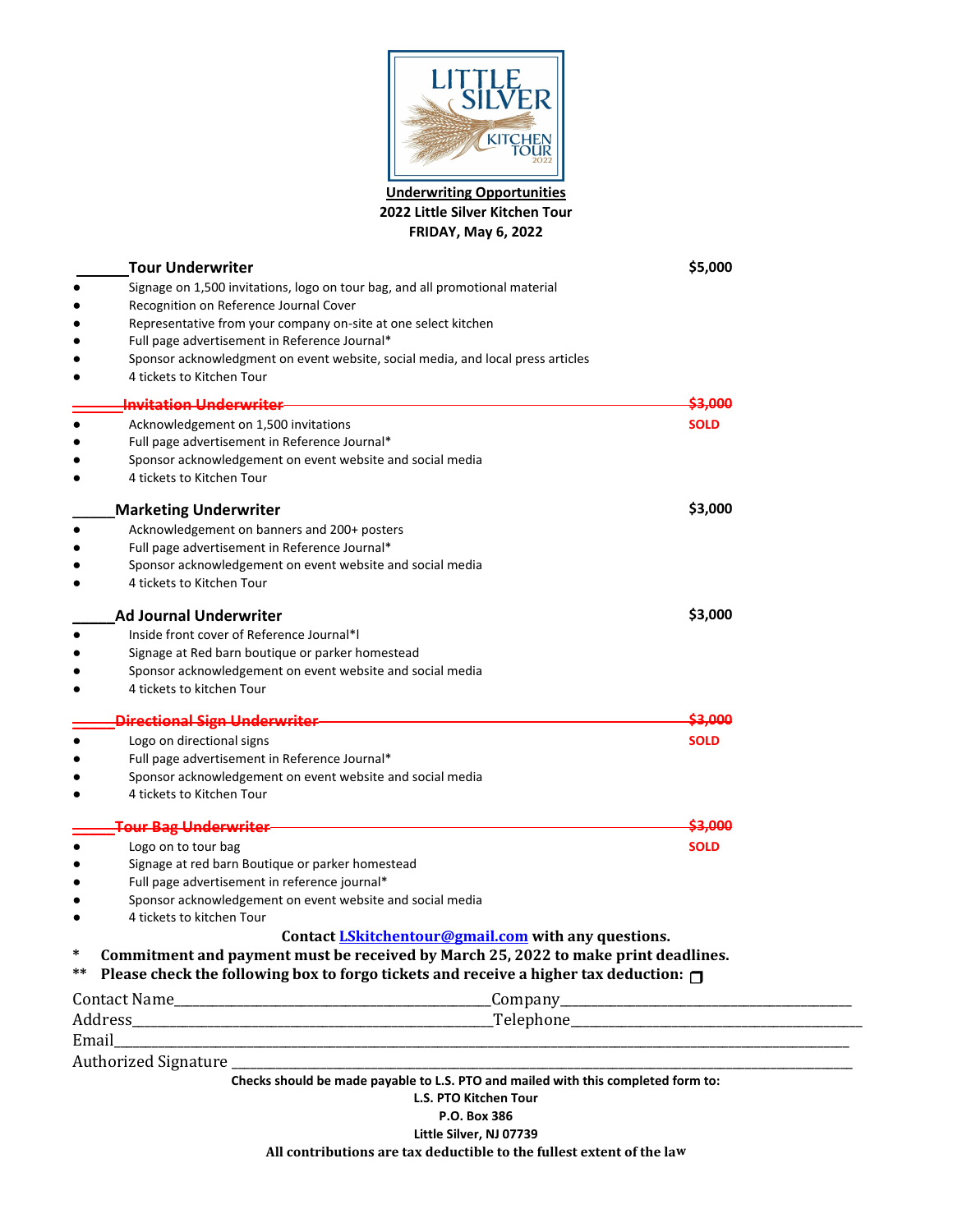

## **Sponsorship Opportunities 2022 Little Silver Kitchen Tour Friday, May 6, 2022**

| <b>Kitchen Sponsor</b>                                                                             | \$1,500 |
|----------------------------------------------------------------------------------------------------|---------|
| Signage and promotional materials at one select kitchen                                            |         |
| Representative from your company on site at one select kitchen                                     |         |
| Full page advertisement in Reference Journal*                                                      |         |
| Sponsor acknowledgment on event website and social media                                           |         |
| 2 tickets to Kitchen Tour                                                                          |         |
| <b>Warrior Sponsor</b>                                                                             | \$1,000 |
| Signage and promotional materials at one select kitchen                                            |         |
| Half page advertisement in Reference Journal*                                                      |         |
| Sponsor acknowledgment on website and social media                                                 |         |
| 2 tickets to Kitchen Tour                                                                          |         |
| <b>Silver Sponsor</b>                                                                              | \$500   |
|                                                                                                    |         |
| Half page advertisement in Reference Journal*                                                      |         |
| Signage at Red barn Boutique or parker homestead<br>2 tickets to Kitchen Tour                      |         |
|                                                                                                    |         |
| <b>Red Barn Boutique Shopping Vendor (Limit 7)</b>                                                 | \$350   |
| Half page advertisement in Reference Journal*                                                      |         |
| Table at Red Barn Boutique or parker homestead                                                     |         |
| Signage at red barn boutique/parker homestead                                                      |         |
| Sponsor acknowledgement on website and social media                                                |         |
| <b>Blue and White Sponsor</b>                                                                      | \$300   |
| Quarter page advertisement in Reference Journal*                                                   |         |
| Signage at Red barn Boutique or parker homestead                                                   |         |
| 2 tickets to Kitchen Tour                                                                          |         |
| ∗<br>Commitment and payment must be received by March 25, 2022 to make print deadlines.            |         |
| **<br>Please check the following box to forgo tickets and receive a higher tax deduction: $\sqcap$ |         |
|                                                                                                    |         |
|                                                                                                    |         |
| Email                                                                                              |         |
| Authorized Signature                                                                               |         |

**Contact LSkitchentour@gmail.com with any questions.**

**Checks should be made payable to L.S. PTO and mailed with this completed form to: L.S. PTO Kitchen Tour P.O. Box 386**